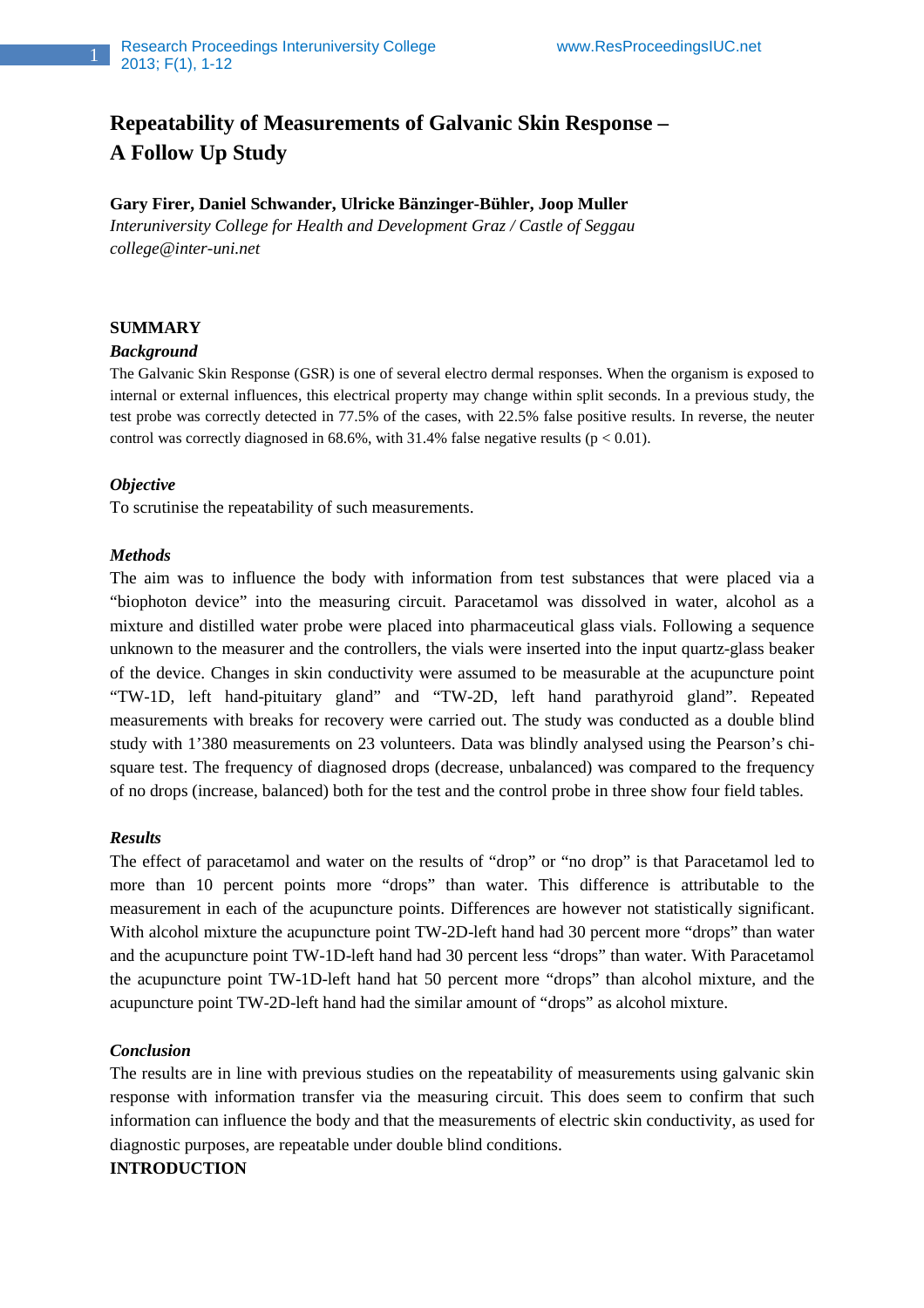The "biophoton therapy device" scrutinised in this study was designed as a non-invasive diagnostic and therapeutic tool [1].

#### *Diagnosis*

Diagnosis before biophoton therapy does not necessarily follow the lines of western physiology. In contrast, it is closely related to the Chinese system of acupuncture meridians and acupuncture points. These acupuncture points are assumed to show increased electrical conductivity that is influenced by the (stressed or weak) state of related organs and organ systems including the parasympathetic (PSNS) and sympathetic nervous system (SNS). Presumably Richard Croon was the first to discover the different electrical resistance values of the acupuncture points and developed the so-called Electro Neural Diagnosis [2]. In the 1960's, the technique was widely disseminated in Europe by Reinhard Voll and further developed as Electro Acupuncture by Voll [3]. Also in Japan early Electro Acupuncture methods originated (Yoshio Nakatani and Hiroshi Motoyama) [2]. This form of diagnosis is said to be particularly suitable in the case of chronic illness, because among others it is capable of detecting hidden inflammations and toxins / environmental poisons within organ systems which are considered the source of illnesses [3, 4].

#### *Galvanic Skin Response*

The Galvanic Skin Response (GSR) is one of several electro dermal responses. Electro dermal responses are changes in the electrical properties of a person's skin caused by an interaction between environmental events and the individuals' physical and psychological state. Human skin is a good conductor of electricity even if a weak electrical current is applied. Galvanic Skin Response techniques apply a constant voltage. The circuit normally includes a brass electrode to be hold in one hand or a plate to put the hand or bare foot on, and a stylus electrode. The current that flows through the skin, as the voltage is applied, can be detected and displayed [5]. When the organism is exposed to internal or external influences, this conductivity may be chronically prominent in comparison to normal, or it may change within split seconds. Chronical prominence of skin conductivity under exposure to a standard low Voltage current is the basis of clinical biophoton diagnosis. Changes within seconds or split seconds are the basis of testing materials, chemicals or information "balanced" or "unbalanced" to the tested person. By using a special low pressure measuring technique, the stylus electrode of the biophoton therapy device used in the studies reviewed here is reported to be distinct from older measuring electrodes and minimizes the influence of the tester and the type of skin tested [4, 6]. It may be interesting to note that the scale showing the decrease in skin conductivity is broader in the device used here than in devices of Electro Acupuncture according to Voll.

#### *Information transfer*

When the influence of becoming or unbecoming information is tested (on clients in order to find a therapeutic decision or on volunteers in the course of an experiment), the probe may be swallowed, or put directly on the bare skin, or it may be sealed in a (quartz) glass vial that is put on the skin or a mucous membrane [7]. Furthermore, the test probe may (directly or contained in a glass vial) be placed in an input beaker (cup) that is connected to the diagnosis/therapy device. Connection may be via a closed circuit or involve one individual wire only. In the case of the biophoton therapy device scrutinized here, the individual single connection is a glass fibre cable. According to the manufacturer, glass fibre was chosen with regard to the photon nature of the information transfer. Various frequency passes may be applied, from "all pass" ">10000 Hz", ">5000 Hz", ">2000 etc. to ">100 Hz".

#### *Results of a previous study [8]*

When one volunteer and one tester were involved, an assumedly "disharmonizing" test probe, information from paracetamol, was correctly detected in 70% of the cases, with 30% false positive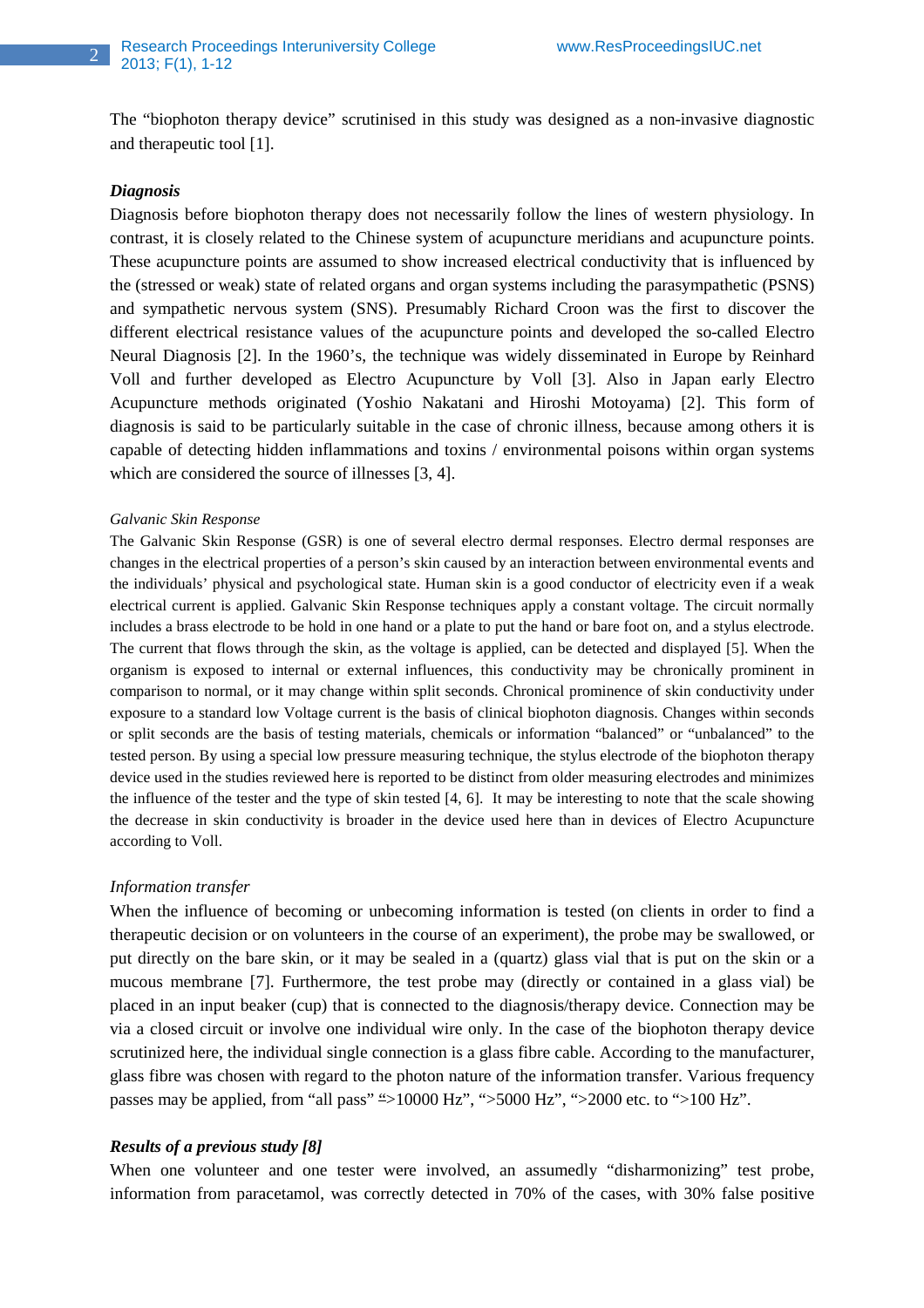results. In reverse, control was correctly diagnosed in 73.3%, with 26.7% false negative results. Findings are statistically significant ( $p < 0.01$ ). When 5 volunteers and one tester were involved, the test probe was correctly detected in 70% of the cases and control in 83.3% ( $p < 0.01$ ). When 5 volunteers and 5 testers were involved, the test probe was correctly detected in 76.7% and control in 60% ( $p < 0.05$ ). When the results of all 3 studies were pooled, the test probe was correctly detected in 77.5% of the cases, with 22.5% false positive results. In reverse, the neuter control was correctly diagnosed in  $68.6\%$ , with 31.4% false negative results ( $p < 0.01$ ).

Table 1 compares the frequency of diagnosed "non drops" to the frequency of "drops" both for the control and the test probe. Frequencies of diagnoses were also expressed in % of real applications of control and of test substances. In a random distribution, one would expect about 50% in each of the four fields. As can be seen, 73% of control applications led to "no drop" diagnoses, whereas 70% of test probe applications led to "drop" diagnoses. In other words, when one volunteer and one tester were involved, the disharmonizing test probe was correctly detected in 70% of the cases, with 30% false positive results. In reverse, the neutre control was correctly diagnosed in 73%, with 26.7 false negative results. Findings are statistically significant ( $p < 0.01$ ).

| 1V-1R                  | no drop  | drop     |
|------------------------|----------|----------|
| control: $30(100\%)$   | 22 (73%) | 8(26.7%) |
| test probe: $20(100%)$ | 6(30%)   | 14 (70%) |
| $p = 0.006$            |          |          |

*Tab. 1: Four field table on study 1. (1V-1R). For explanation see text.* 

When 5 volunteers and one tester were involved (Tab. 4), the disharmonizing test probe was correctly dedected in 70% of the cases, with 30% false positive results. In reverse, the neutre control was correctly diagnosed in 83.3%, with 16.7 false negative results. Findings are statistically significant (p  $< 0.01$ ).

| 5V-1R                  | no drop  | drop       |
|------------------------|----------|------------|
| 20 (100%)<br>control:  | 14 (70%) | $6(30\%)$  |
| test probe: $30(100%)$ | 5(16.7%) | 25 (83.3%) |
| p < 0.001              |          |            |

*Tab. 2: Four field table on study 2. (5V-1R). For explanation see text.* 

When 5 volunteers and 5 testers were involved (Tab. 5), the disharmonizing test probe was correctly dedected in 76.7% of the cases, with 23.3% false positive results. In reverse, the neutre control was correctly diagnosed in 60%, with 40% false negative results. Findings are statistically significant ( $p <$ 0.05).

| <b>5V-5R</b>           | no drop    | drop       |
|------------------------|------------|------------|
| 20 (100%)<br>control:  | $12(60\%)$ | $8(40\%)$  |
| test probe: $30(100%)$ | $(23.3\%)$ | 23 (76.7%) |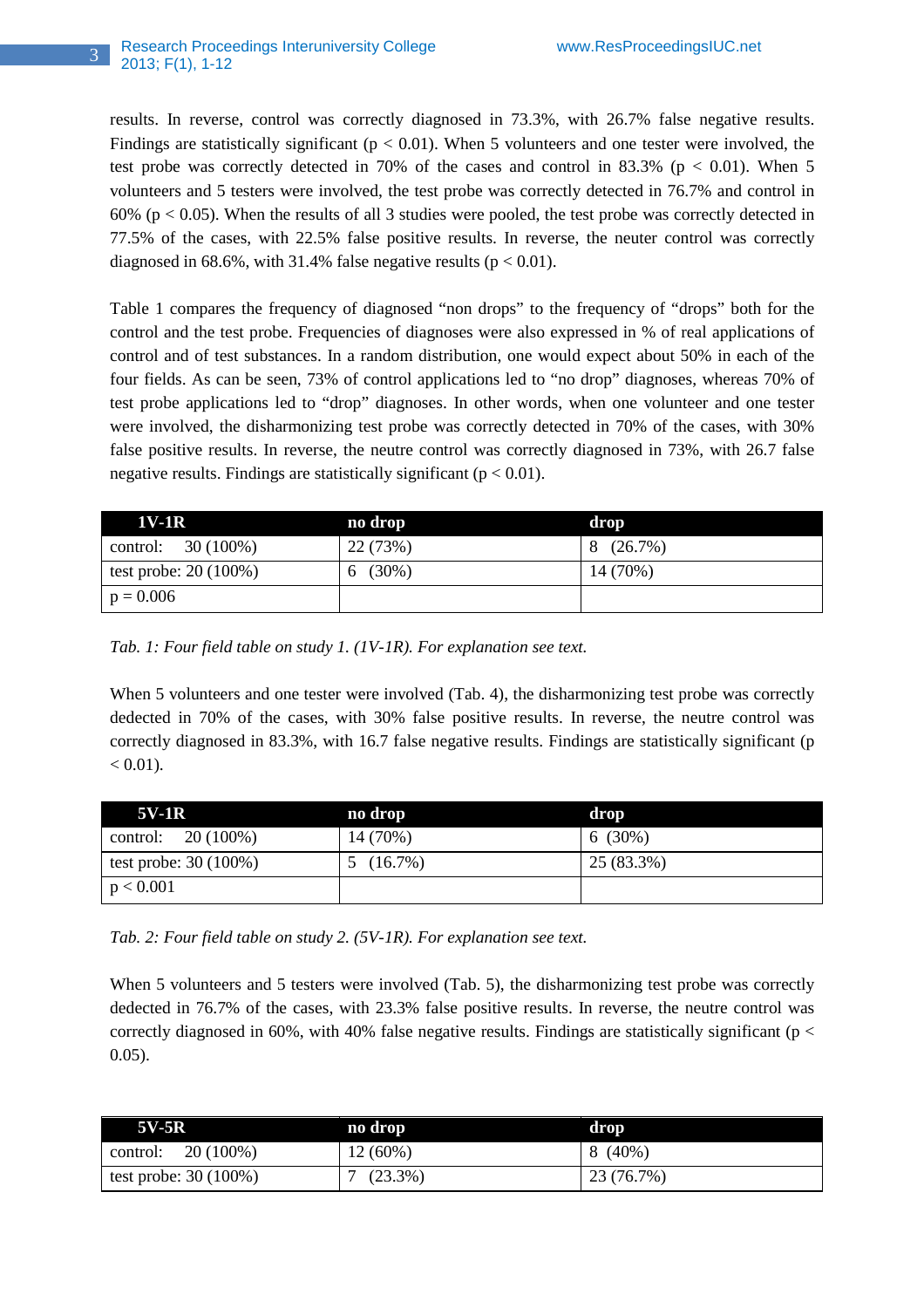| $\sim$<br>'n<br>- |  |
|-------------------|--|

*Tab. 3: Four field table on study 3. (5V-5R). For explanation see text.* 

When the results of all studies 1.-3. were pooled (Tab. 4 and Fig. 1), the disharmonizing test probe was correctly detected in 77.5% of the cases, with 22.5% false positive results. In reverse, the neutre control was correctly diagnosed in 68.6%, with 31.4% false negative results. Findings are statistically significant ( $p < 0.01$ ).

| pooled results 1.-3.   | no drop    | drop       |
|------------------------|------------|------------|
| control: $70(100%)$    | 48 (68.6%) | 22 (31.4%) |
| test probe: $80(100%)$ | 18 (22.5%) | 62 (77.5%) |
| p < 0.001              |            |            |

*Tab. 4: Four field table on pooled results from studies 1.-3. For explanation see text.* 



*Fig. 1: pooled results [8] from studies 1.-3. For explanation see text.* 

# *Treatment*

Treatment is based on the assumption that every biochemical reaction in organisms is preceded by electromagnetic signals, among others in the visible (VIS) or "biophoton" range, and that such photon patterns may be scanned by the device, containing one-way fibre glass cables, filters, amplifiers and elements for phase correction, and may be fed (back) to the biological system [1,7]. Analogously, it is assumed that information from homeopathic remedies, chemicals, etc. may be transferred via the device.

In order to investigate the possible effects of treatment with the biophoton device, the following pilot studies have previously been conducted:

• In a first study with wheat seedlings, germination rate in the group treated with a "harmonizing" biophoton programme was 16.8% *stronger* than (i.e. equal to 116.78% of) the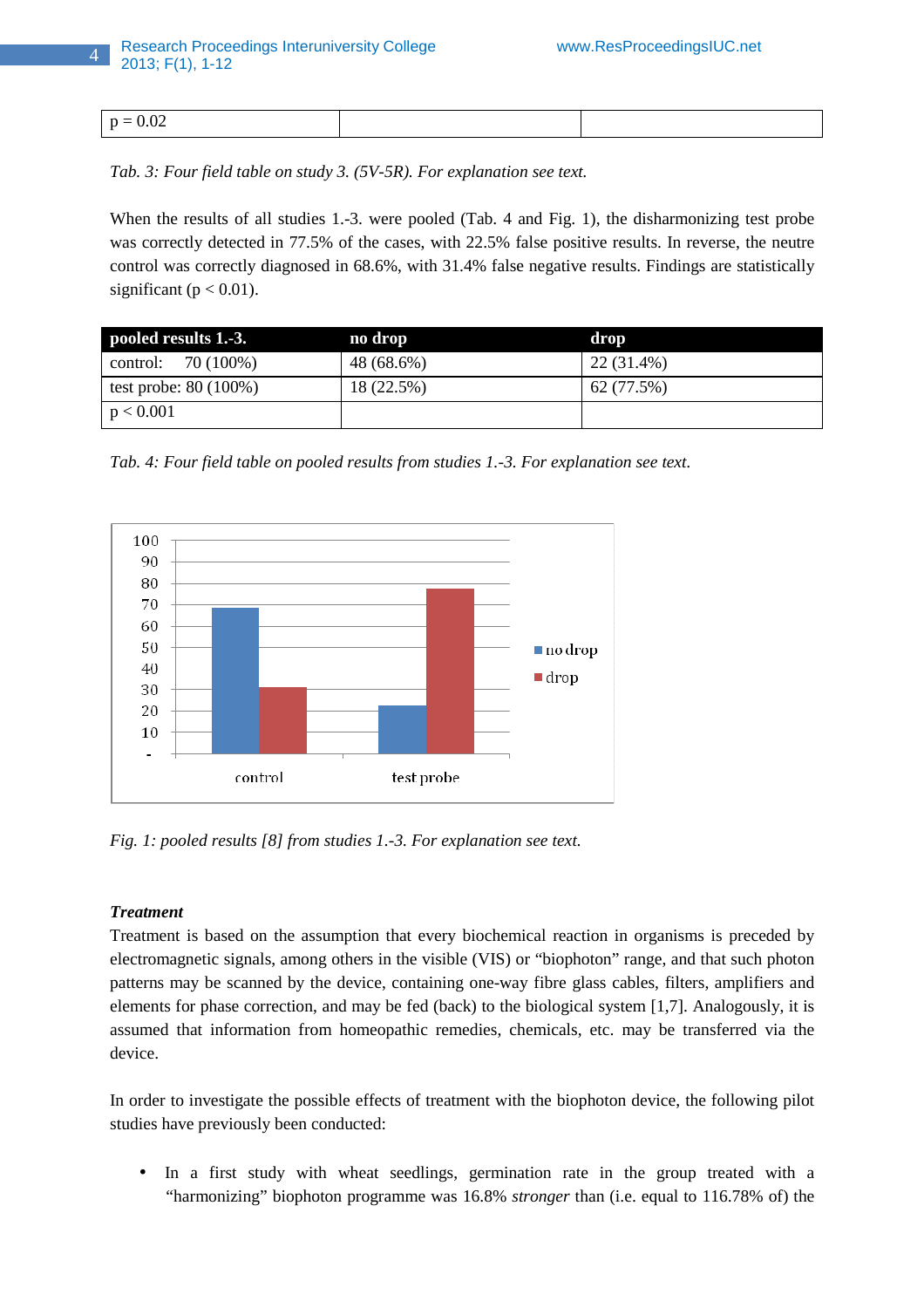control wheat germination rate  $(100%)$  ( $p < 0.01$ ) [9]. However this result could not be repeated in follow up study [10].

- In a study on milk ageing, ssouring of milk in the group treated with the "harmonizing" programme was 16, 7% *less strong* than (i.e. equal to 83.3% of) the souring of control milk  $(100\%)$  ( $p < 0.01$ ) [11]. No follow up study has as yet been performed.
- In a study on aggregation of erythrocytes, aggregation of red blood cells in the group treated with the "harmonizing" programme was 97,8% *less* marked than (i.e. 2,2% of) aggregation of the control blood cells (100%) ( $p < 0.01$ ) [12]. This result was again reported in a follow up study [13].
- In a study on rat cortical neuron synaptic development, synaptic size in the group treated with the "harmonizing" programme was 19% greater (i.e. equal to 119% of) than the control group  $(100\%)$  (p < 0.01) [14]. This result was again reported in a follow up study [15].
- In an observational study on children and adolescents with chronic complaints, before treatment, 133 chronic complaints were reported, i.e. an average of 6.7 complaints per individual. After the treatment, only 10 (7.5%) were reported, i.e. 0.5 per patient, and 92.5% of the chronic complaints had disappeared. Differences before and after treatment were statistically significant ( $p < 0.01$ ). There were no differences as to gender or age. In other words, chronic complaints among children and adolescents, being defined as having had a previous duration of 3 months minimum, diminished significantly within the 3 months course of the study. The authors could at present not attribute exactly the contribution of the personalized therapeutic interaction and the influence of the biophoton device on the treatment success [16].

# *Research Questions*

Based on the above mentioned assumptions, it should be possible to measure the influence of information on being "balanced (no drops)" or "unbalanced (drops)" with measurements on GSR, skin conductivity. This study was organized as a double blind experiment, with three step by step research questions.

*1. ("P-W"):* Is there a repeated measurable impact of two specific probes (paracetamol and distilled water), tested on several volunteers, and measured on two different measuring points, the parathyroid ("TW-1D") and pituitary gland ("TW-2D")?

*2) ("A-W"):* Is there a repeated measurable impact of the two specific probes (alcohol mixture and distilled water), tested, on several volunteers, measured on two different measuring points, the parathyroid ("TW-1D") and pituitary gland ("TW-2D")?

3) *("P-A"):* Is there a repeated measurable impact of the two specific probes (paracetamol and alcohol mixture), tested on several volunteers, and measured on two different measuring points, the parathyroid ("TW-1D") and pituitary gland ("TW-2D")?

# **METHODS**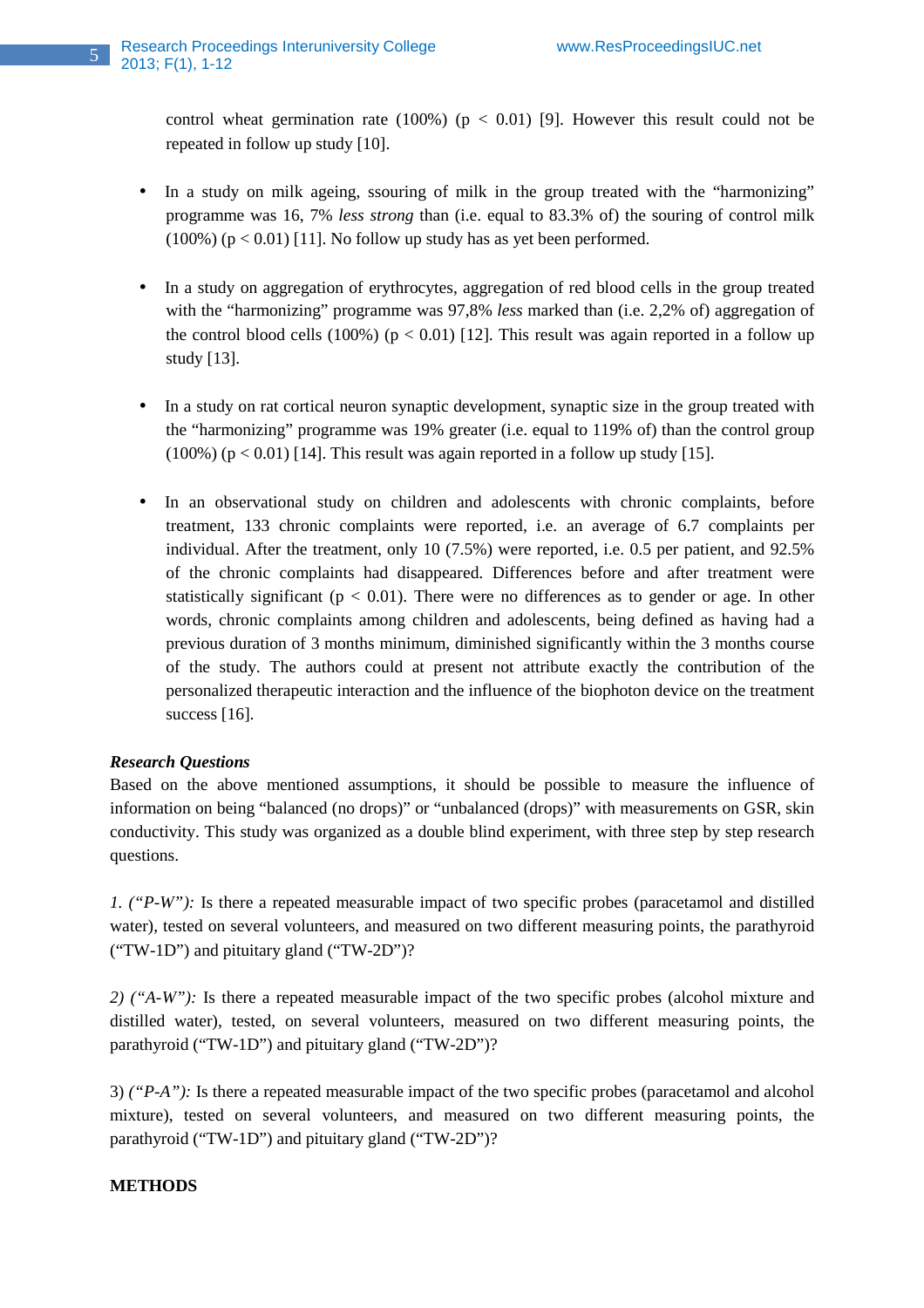## *Test probe and device*

The study design requires a substance that, in Galvanic Skin Response (GSR) measurement, is known to lead to a decrease of GSR. Here, the drug paracetamol (N-acetyl-p-aminophenol. N-acetyl-paminophenol) was used, alcohol mixture (propanol 35%, ethanol 25%, water 40%) and distilled water were used positive and neutre control.

In humans the substance paracetamol has an analgesic and fever-reducing effect [17, 18]. This pharmacological effect is probably caused by inhibition of an enzyme hormone synthesizing system (prostaglandin syntheses) in the brain (hypothalamus). Thus here, paracetamol is considered as an agent that, although useful in conventional medicine. Use tends to have influence in the GSR.

Ethanol in alcoholic beverages has been consumed by humans since prehistoric times for a variety of reasons. The alcohol mixture used is a toxin which is often used as a disinfection agent privately and by professionals. It can cause intoxication, nauseas and vomiting when inhaled and consumed.

500 mg paracetamol was dissolved in 1 ml of distilled water, used as intoxication I, 5 ml alcohol mixture was mixed with 15ml of distilled water, used as intoxication II and 20 ml of distilled water was used as the control probe (dummy). Both the test probes I, II and the control probe were placed into separate pharmaceutical glass vials with insulated rubber holding tips. The vials were kept in separate insulated containers; a minimum distance of 80 cm was maintained between the insulated containers.

Following a sequence unknown to the tester, the vials with test and control probes were inserted into the "input" quartz-glass beaker of the "Biophoton Therapy Device J. Boswinkel" (Health Angel International AS, type Chiren 4746, Germany).

### *Measurement point, timing, observed parameters*

Changes in GSR due to alcohol, paracetamol and distilled water are assumed to be measurable at the acupuncture point "TW-1D-left hand-pituitary gland" (Fig. 1). Measurements were given after waiting 30 sec (the device requires 30 sec. to read the input beaker), and GSR values were expected to recover within 5 min after the application of the test probe.



*Fig. 2: Measurement point for the GSR effect of the probe. For explanation, see text.* 

Changes in GSR due to ethanol, paracetamol and distilled water are assumed to be measurable at the acupuncture point "TW-2D-left hand-parathyroid gland" (Fig. 2). Measurements were made after waiting 30 sec (the device requires 30 sec. to read the input beaker), and GSR values were expected to recover within 5 min after the application of the test probe.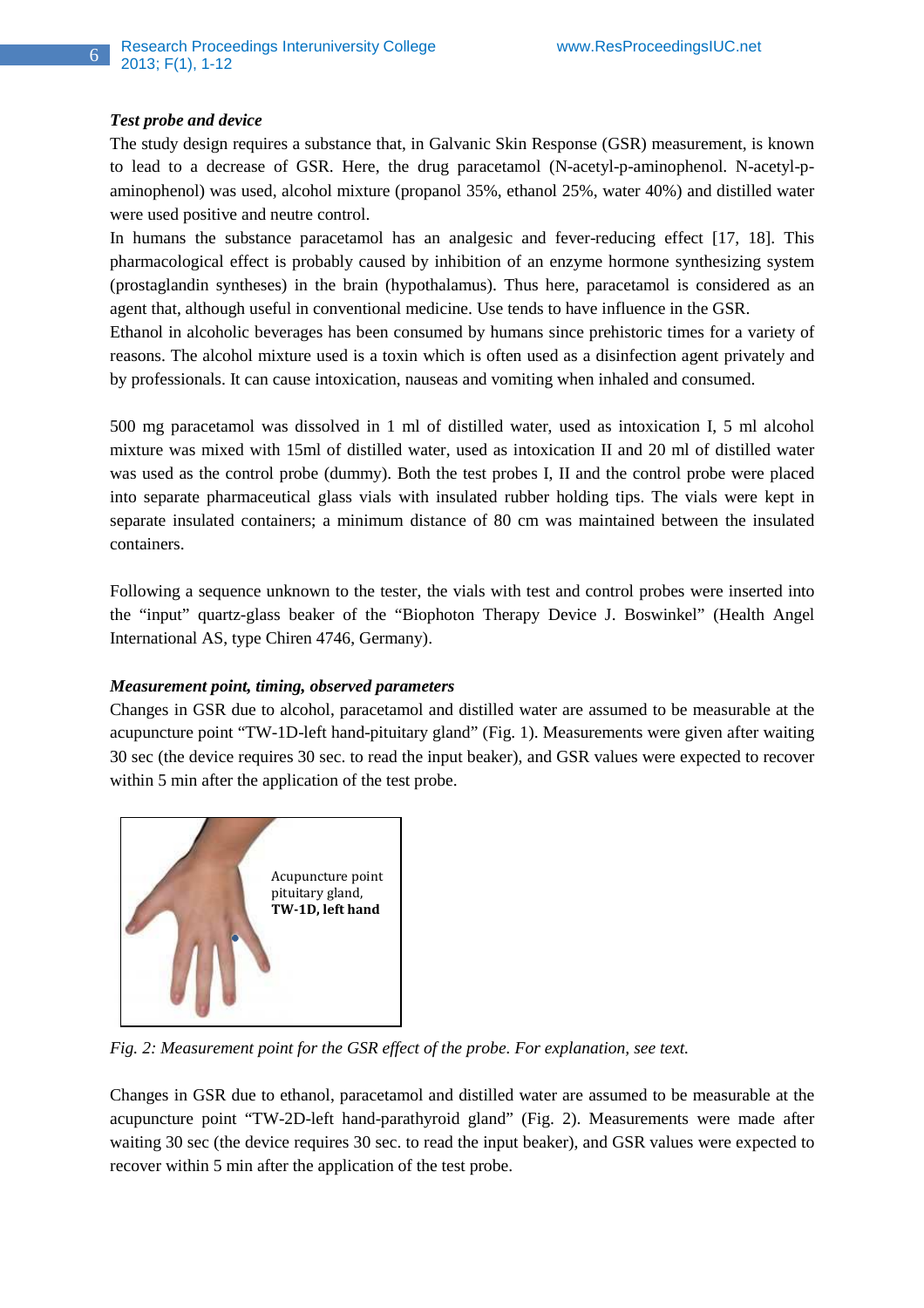

*Fig. 3: Measurement point for the GSR effect of the probe. For explanation, see text.* 

A brass electrode moistened with water was held in the volunteer's right hand. This hand electrode was connected to the device by an electric cable. The researcher (measurer), a trained biophoton therapist, pressed the pin of the measuring stylus (electrode) gently onto the above mentioned acupuncture point. The observed parameter was the decrease (drops) or non-decrease (no drops) of GSR, expressed by an indicator drop (red) on the analogue display of the device (arbitrary units), with no acoustic signal. Controller I randomly placed the probes into the input beaker. Controller II noted the drops (red) into the protocol.

# *Design and participants*

All volunteers had a measurement check on the two acupuncture points shortly before the experiment, the check was done by a biophoton therapist, (not the measurer in the experiment), to be sure that the volunteers did not have any drops on those acupuncture points. The volunteers entered the research room separately and singularly. This was done so, because previous experiments (NL, June 2012) have shown that when an experiment is done in a crowded room there seems to be an influence on the measurements. The first measurement on acupuncture point TW-1D was done after waiting 30 seconds (for the device to read the input beaker) after the controller I had placed a random probe into the input beaker, which was connected to the biophoton therapy device. The second measurement on acupuncture point TW-2D was done after waiting 30 seconds (for the device to read the input beaker) after the controller I had again placed a random probe into the input beaker.

The volunteers left the research room without having contact with the other volunteers or controllers, washed his / her hands to reset the value of GSR at the acupuncture points. The volunteer came back after a five minute break, which included a short walk outdoors, for the next measurements, as seen on the attached diagram Fig 4. This was repeated for a total of 23 volunteers, each volunteer was measured on each point 30 times. During the 5 minutes break that the volunteers had, research continued with the remaining volunteers. The study was done in a double blind manner.

Controller I placed the three different (without knowing what they were) substances into the input beaker according to a randomized list.

Controller II read and recorded in writing the results (drops, red or no drops, green).

Both controllers and the measurer worked on a double blind system. The controllers did not know who or what substance was being measured and what the other controller's results were. The measurer did not know what substance was being measured and or what the results were.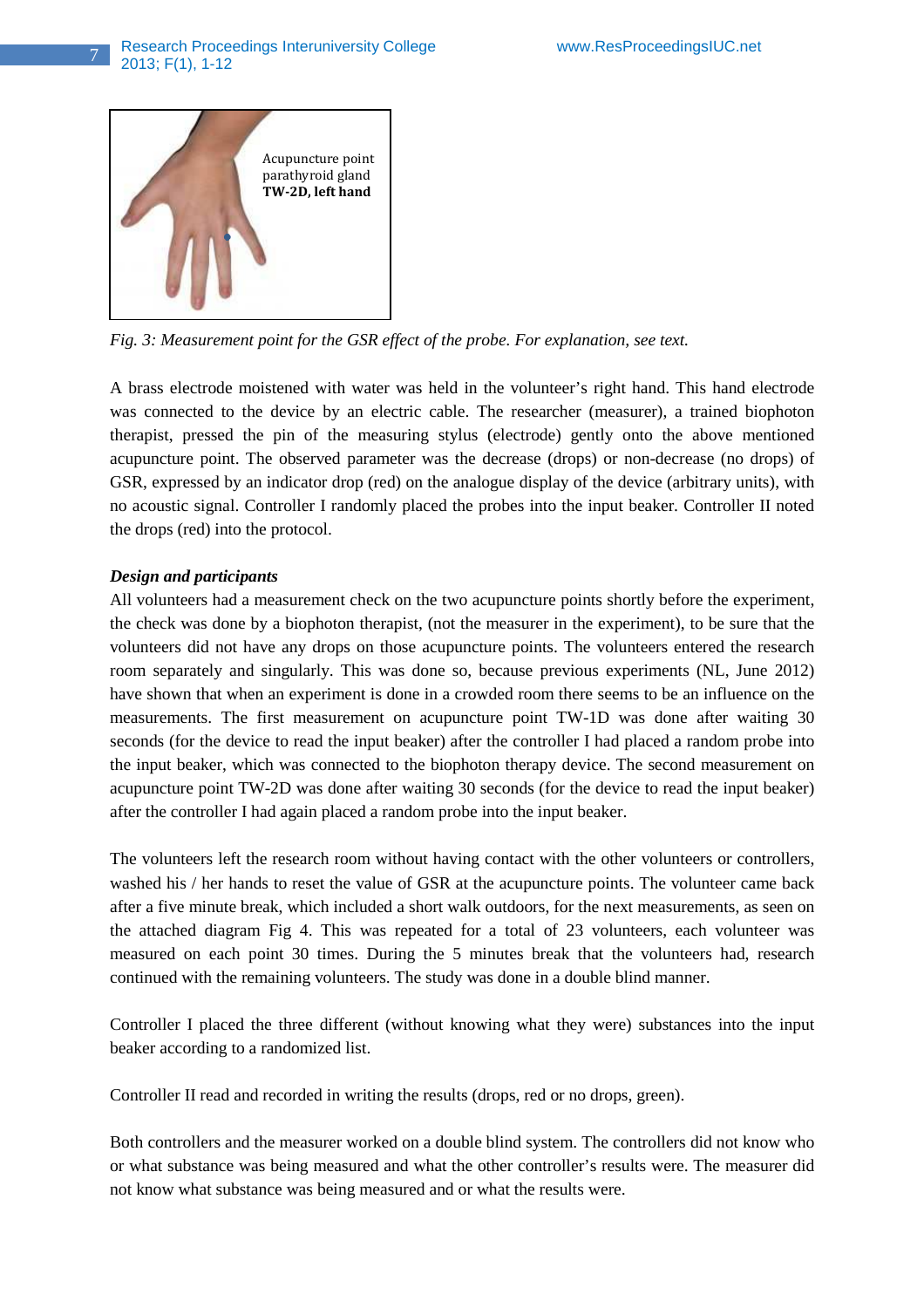

The study was conducted in a school for Natural Medicines in Zurich, Switzerland.

*Figure 4. CO = controller; Chiren = biophoton device. For explanation see text above.* 

Volunteers (8 male, 15 female) were between 11 and 65 years old. The volunteers had an average weight of 63 kilos, an average age of 40 years and an average height of 1.70 meters. All volunteers reported to be of good health. A check measurement was done before the experiment on the two accupuncture points ("TW-1D", "TW-2D"), the points showed no drops. The volunteers declared their consent to take part in the experiment. The authors did not use any biophoton therapist as a volunteer.

# *Analysis of data*

The protocol forms were analysed blind by the authors under supervision from the statistical department of the Interuniversity College Graz, Austria, using Pearson's chi-squared test. The frequency of diagnosed "drops" (unbalanced, red) was compared to the frequency of "no drops" (balanced, green). The frequency of the measured "drops" / "no drops" was also expressed in percent to one another.

### **RESULTS**

Tables 1, 2 and 3 compare the frequency of diagnosed "no drops" to the frequency of "drops" for each substance as measured on the two acupuncture points TW-1D-left hand and TW-2D-left hand. Frequencies of measurements were also expressed in percent.

As can be seen in all three tables below there is a repeatability of measurements on both acupuncture points (TW-1D-left hand, TW-2D-left hand) with all substances used in this experiment.

The effect of Paracetamol and water on the results of "drop" or "no drop" is that paracetamol led to more than 10 percent points more "drops" than water. This difference is attributable to the measurement in each of the acupuncture points. Differences are however not statistically significant, see table 5.

The effect of water and alcohol mixture on the results of "drop" or "no drop" is on average the same. When The authors took into account the two different acupuncture points there was a difference in results. With alcohol mixture the acupuncture point TW-2D-left hand had 30 percent more "drops"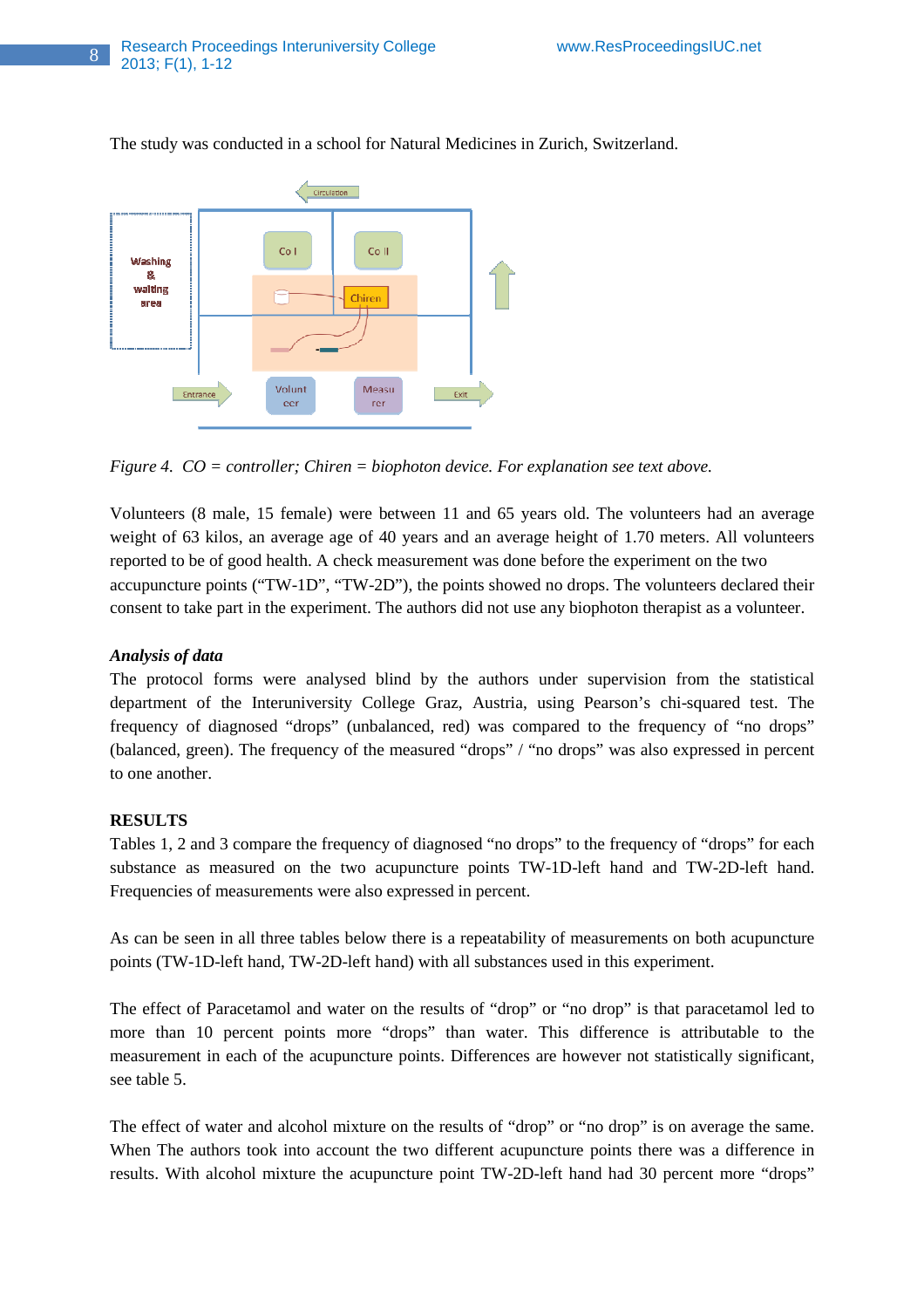than water. With alcohol mixture the acupuncture point TW-1D-left hand had 30 percent less "drops" than water, see table 6.

The effect of paracetamol and alcohol mixture on the results of "drop" or "no drop" is that paracetamol led to more than 10 percent points more "drops" than alcohol mixture. When The authors took into account the two different acupuncture points there was also a difference in results. With Paracetamol the acupuncture point TW-1D-left hand hat 50 percent more "drops" than alcohol mixture. With paracetamol the acupuncture point TW-2D-left hand had the similar amount of "drops" as alcohol mixture, see table 7.

| 1. P-W                                 | no drop           | <b>Drop</b>       |
|----------------------------------------|-------------------|-------------------|
| 460 (100%)<br>Paracetamol:             | 300<br>(65%)      | (35%)<br>160      |
| TW-1D-left hand: 230<br>$\blacksquare$ | $(60,9\%)$<br>140 | 90<br>$(39,1\%)$  |
| $(100\%)$                              |                   |                   |
| TW-2D-left hand: 230<br>$\blacksquare$ | $(69,6\%)$<br>160 | 70<br>(30,4%      |
| $(100\%)$                              |                   |                   |
| $(100\%)$<br>Water:<br>460             | 352 (76.5%)       | 108<br>(23.5%)    |
| TW-1D-left hand: 230<br>$\blacksquare$ | (72,6%)<br>167    | 63<br>$(27, 4\%)$ |
| $(100\%)$                              |                   |                   |
| TW-2D-left hand: 230<br>$\blacksquare$ | 185<br>(80,4%     | 45<br>$(19,6\%)$  |
| $(100\%)$                              |                   |                   |
| $p = 0.065$                            |                   |                   |

*Tab. 5. (P-W). For explanation see the text above.* 

| $2. A-W$                                  | no drop     | <b>Drop</b> |
|-------------------------------------------|-------------|-------------|
| Alcohol mixture: 460                      | 350 (76,1%) | 110 (23.9%) |
| $(100\%)$                                 |             |             |
| TW-1D-left hand: 230<br>$\blacksquare$    | 184 (80%)   | 46 (20%)    |
| $(100\%)$                                 |             |             |
| TW-2D-left hand: 230<br>$\blacksquare$    | 166 (72,2%) | 64 (27,8%)  |
| $(100\%)$                                 |             |             |
| Water:<br>460 (100%)                      | 352 (76.5%) | 108 (23.5%) |
| $TW-1D$ -left hand: 230<br>$\blacksquare$ | 167 (72,6%) | 63 (27,4%)  |
| $(100\%)$                                 |             |             |
| TW-2D-left hand: 230<br>$\blacksquare$    | 185 (80,4%) | 45 (19,6%)  |
| $(100\%)$                                 |             |             |
| p < 1.000                                 |             |             |

*Tab. 6: (A-W). For explanation see the text above.* 

**3. P-A no drop Drop**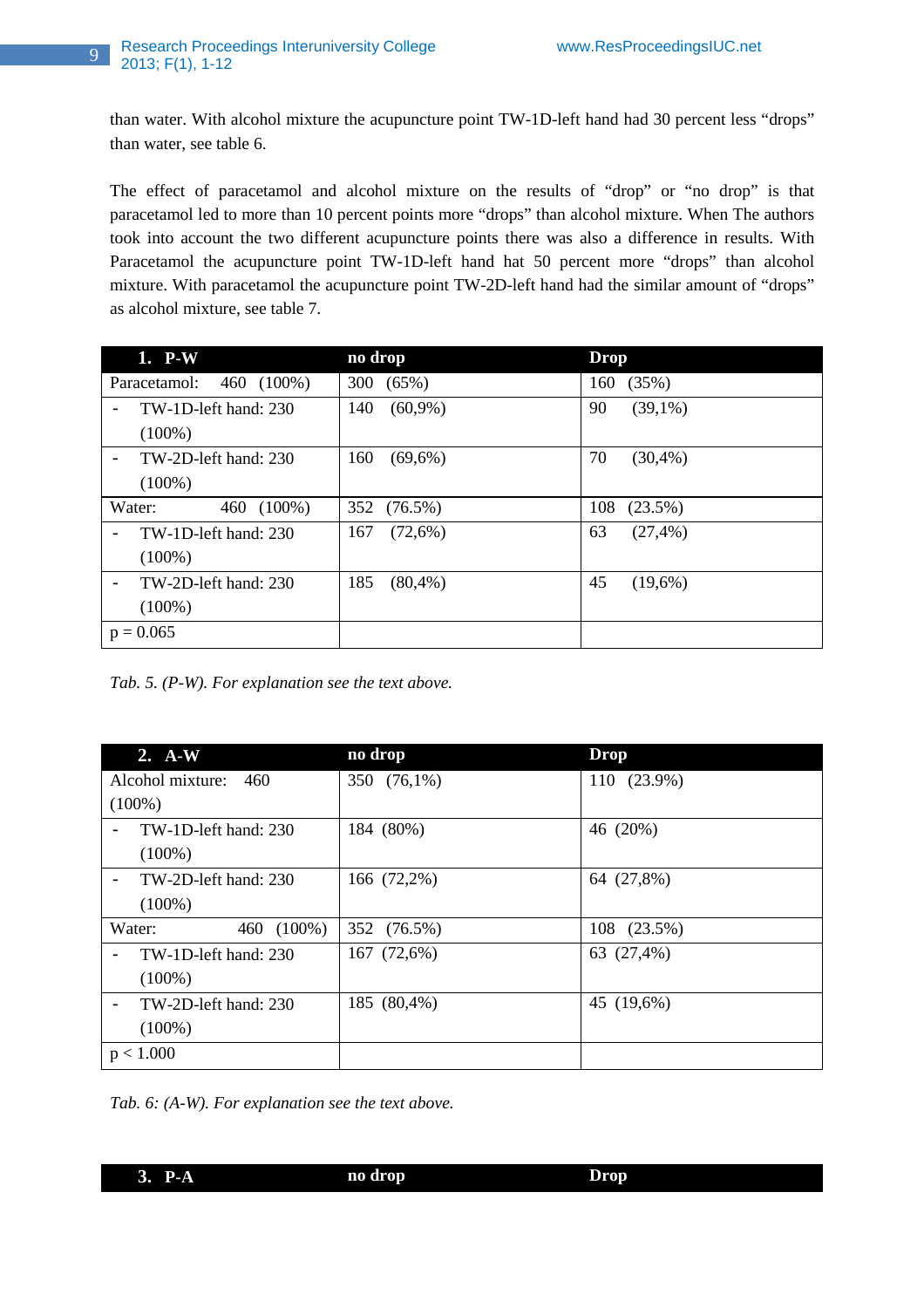| Paracetamol:<br>460 (100%) | 300 (65%)   | 160 (35%)   |
|----------------------------|-------------|-------------|
| TW-1D-left hand: 230<br>-  | 140 (60,9%) | 90 (39,1%)  |
| $(100\%)$                  |             |             |
| TW-2D-left hand: 230<br>-  | 160 (69,6%) | 70 (30,4%)  |
| $(100\%)$                  |             |             |
| Alcohol mixuture: 460      | 350 (76.1%) | 110 (23.9%) |
| $(100\%)$                  |             |             |
| TW-1D-left hand: 230<br>-  | 184 (80%)   | 46 (20%)    |
| $(100\%)$                  |             |             |
| TW-2D-left hand: 230<br>-  | 166 (72,2%) | 64 (27,8%)  |
| $(100\%)$                  |             |             |
| $p = 0.087$                |             |             |

*Tab. 7: (P-A). For explanation see the text above.* 

# **Discussion**

The effect of paracetamol and water on the results of "drop" or "no drop" is that paracetamol led to more than 10 percent points more "drops" than water. This difference is attributable to the measurement in each of the acupuncture points. Differences are however not statistically significant, see table 5.

The effect of water and alcohol mixture on the results of "drop" or "no drop" is on average the same. When The authors took into account the two different acupuncture points there was a difference in results. With alcohol mixture the acupuncture point TW-2D-left hand had 30 percent more "drops" than water and the acupuncture point TW-1D-left hand had 30 percent less "drops" than water, see table 6.

Paracetamol led to more than 10 percent points more "drops" than alcohol mixture. When The authors took into account the two different acupuncture points there was also a difference in results. With Paracetamol the acupuncture point TW-1D-left hand hat 50 percent more "drops" than alcohol mixture and the acupuncture point TW-2D-left hand had the similar amount of "drops" as alcohol mixture, see table 7.

The basis of the study was a previous study [8]. The authors decided to perform this study in a different manner. The main differences were, the authors used more volunteers, no skilled biophoton therapists as volunteers, they performed a larger amount of measurements, they used two different accupuncture points and three different probes. The volunteers were not in one room, the contact to each other was kept at an absolute minimum. The authors did not pre treat the volunteers with a harmonising program (just a short pre check on the accupuncture points).

# *Conclusion and recommendations:*

Our results are in line both with previous studies on the changes in electric skin conductivity as well as on the studies on information transfer of substances via electric circuits. This seems to confirm that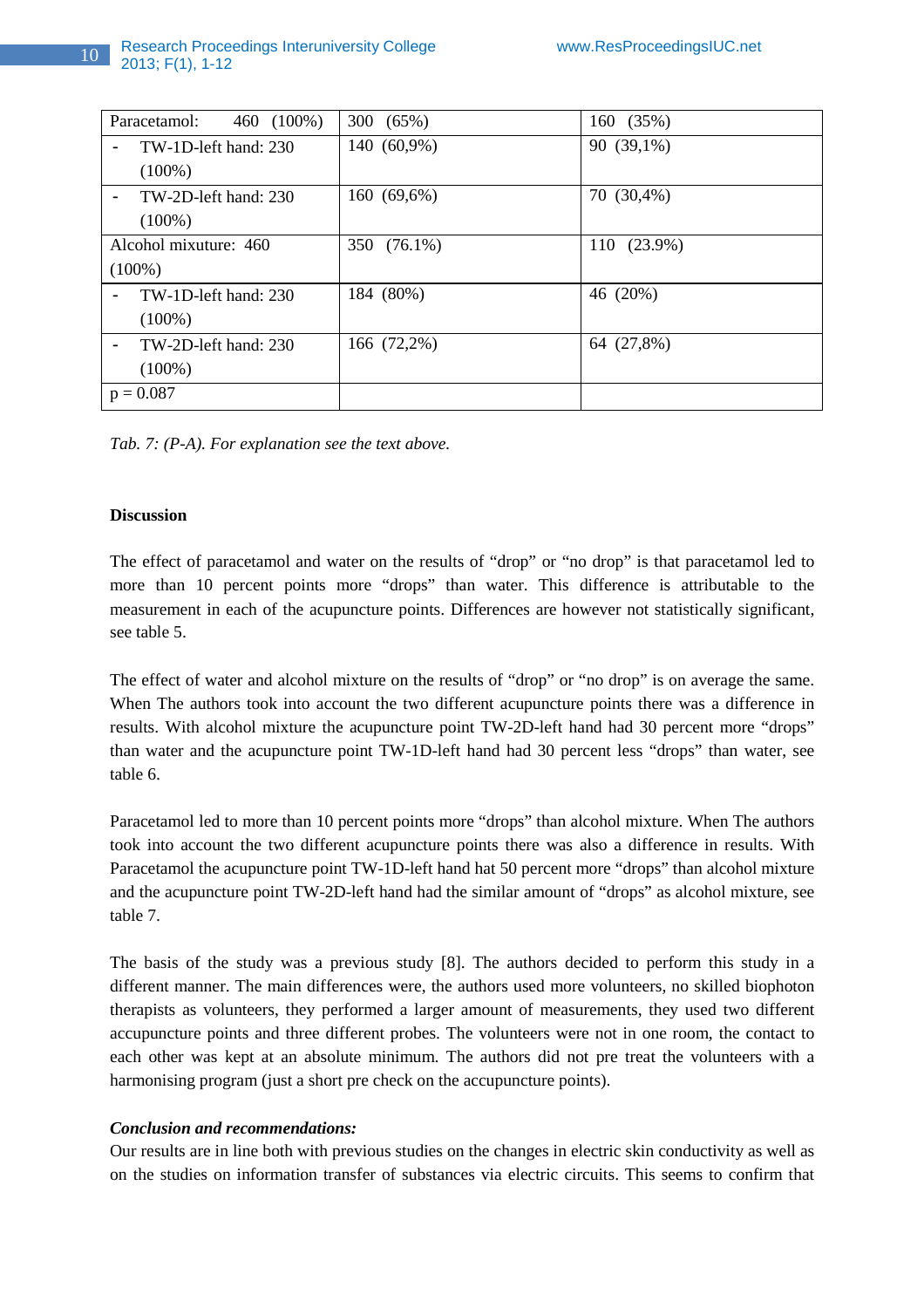such information can influence biological systems and that measurement of electric skin conductivity, as used for diagnostic purposes, are repeatable under double blind conditions.

Further research on the model presented here should involve greater numbers of participants (testers and tested volunteers), possibly with fewer subsequent measurements per participant, with different test substances. It may look for differences according to status of training of the testers, to age, gender, physical and psychological well-being etc. Furthermore, independent methods (such as heart rate variability) should be used to monitor effects of information transferred via the biophoton device and thus validate diagnosis via skin conductivity.

Information transfer from a drug sealed in a glass vial via an electronic circuit was also described in immunological [19, 20] and zoological experiments [21, 22]. Recent biochemical assumptions may shed new light on the issue of information transfer from molecules [23].

For an experiment repetition it could be of some help to have smaller volunteer groups. The volunteers could be grouped by age, sex, weight and high. There should not be so many measurements done on each volunteer as the acupuncture points seem to "tire out" (measurements loses their reliability). There should be no contact between the volunteers during the experiment, as that could cause an influence on the measurements. The volunteers should be checked, measured in advance to be sure that they are healthy i.e. that all acupuncture measuring points are not showing drops, specially on the acupuncture measuring points that will be used in the experiment. The measurer and controllers should take more breaks between measurements, which would help to keep their concentration at a steady level.

# **REFERENCES**

1 Boswinkel J. Energetic Anatomy, Physiology and Pathology. Edition Health Angel Academy, Drammen 2008

2 Bischof M. Das Licht in unseren Zellen, Zweitausendeins Verlag, Frankfurt 2002

3 Voll R., The phenomenon of medicine testing in electro acupuncture according to Voll. A, J Acupuncture 1980; 8(2), 97-104

4 Kramer F. Lehrbuch der Elektroakupunktur. Haug-Verlag, Heidelberg 1976

5 Fuller G.D., Biofeedback Methods & Procedures in Clinical Practice, Biofeedback Press, San Francisco 1977

6 Boswinkel J., Kramer F. Manual Chiren Biontology. Edition Health Angel Academy, Drammen 2007

7 van Wijk R., Wiegant F.A.C. Homeopathic remedies and pressure-induced changes in the galvanic resistance of the skin. VSM Geneesmiddelen, Alkmaar 1989

8 Muller J., PetW., Pet-Reatsch E., Servaas R. Ansems F., Schwander D., Firer G., Endler P.C. Repeatability of Measurements of Galvanic Skin Response – A Pilot Study. Open Complement Med J 2013; 5, 11-17